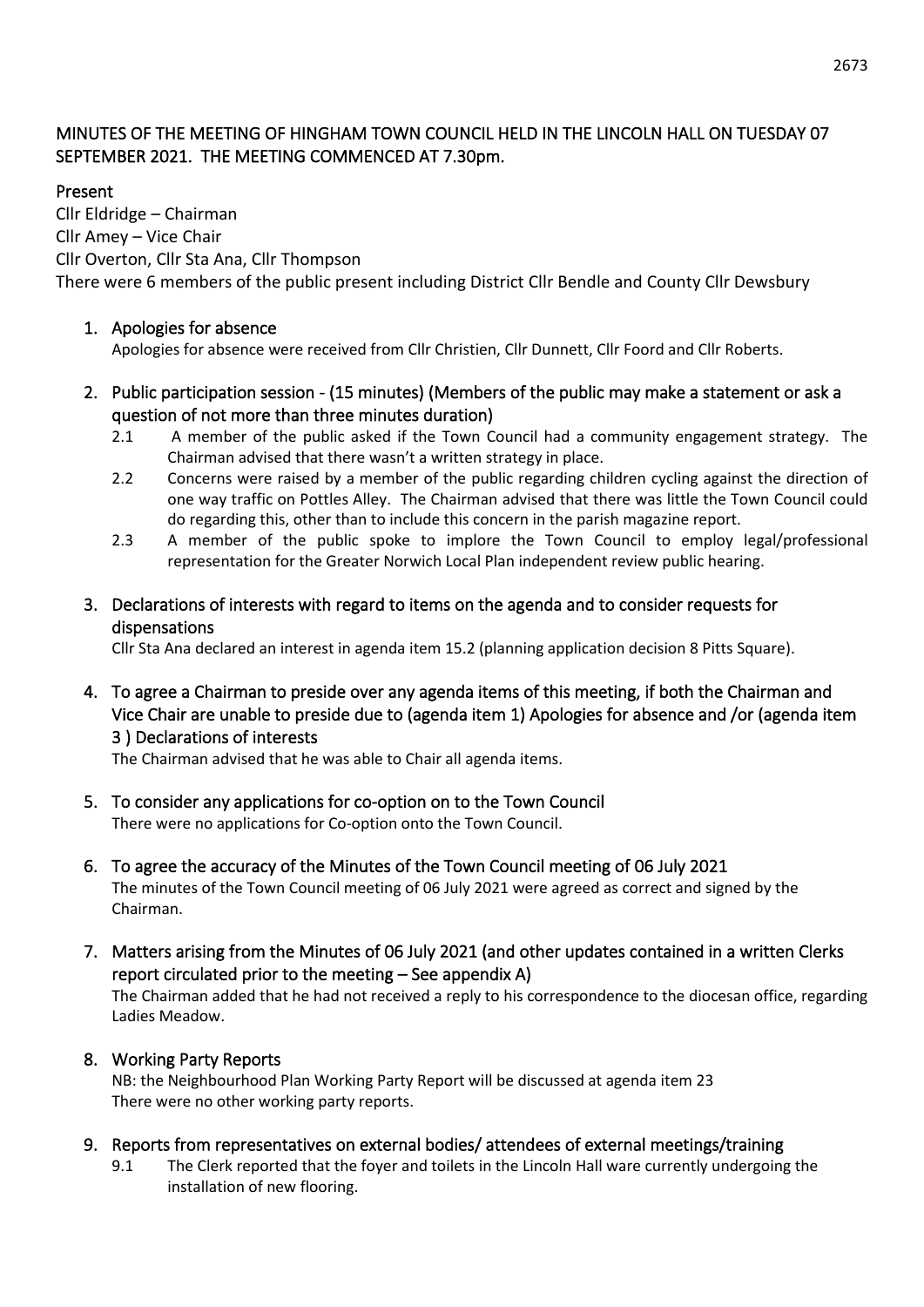9.2 There was no report form the representative on the Hingham Playing Field Association, however it was noted that the Sports and Social club are now very active in organising events and fund raising.

### 10. General Correspondence (information/circulars etc)

- **10.1 Notification of Greater Norwich Local Plan Submission -** the Clerk confirmed that as yet a date had not been published for the GNLP independent review and public hearing.
- **10.2 Norfolk ALC – Share Certificate**
- **10.3 South Norfolk Council - Planning and street naming updates**
- **10.4 Norfolk ALC Wellbeing - Details required to deliver &/or present a Commemorative Gift to your Council**- A commemorative plaque is being presented to Town and Parish Councils to recognise the community efforts during the Covid pandemic. It was suggested that a plaque could be fixed near the rose garden and a rose could be planted in recognition of the difficulties experienced by many and to commemorate the loss of life due to the pandemic.
- **10.5 Norfolk ALC Wellbeing - Free Trees and Launch of 'Tricky Friends' film** The Clerk advised that she would apply for a pack of 10 trees.
- **10.6 Norfolk ALC Bulletin**
- **10.7 South Norfolk Council - The Big South Norfolk Litter Pick 2021**
- **10.8 Norfolk County Council - Flood fund spending to be agreed**
- **10.9 Broadland & South Norfolk Council Accommodation Review – consultation** it was suggested that any Council office should be accessible by good public transport links.

## 11. Correspondence (not for public inspection) as addressed directly to Hingham Town Council (from residents etc.)

**11.1 Market Place Car Parking**- The Clerk advised that she had responded to the resident. It was noted that the parking situation in the Market Place had worsened on the north side, especially since the lifting of covid restrictions, it was also noted that Market Place businesses have no parking facilities for staff.

District Cllr Bendle advised that Copper Lane was frequently blocked due to parked cars.

The Clerk advised that she had previously been in touch with an officer at South Norfolk Council who had advised last year that a parking review was planned for South Norfolk but this had been delayed due to Covid.

It was suggested that businesses could be approached to ask their staff to park considerately. It was also suggested that if more people who live locally could be persuaded to walk or cycle to the shops, parking issues may be reduced.

## **11.2 Hingham Road Safety Campaign - Highways / Speeding**

A representative of the HRSC group spoke to emphasise the message that the report was a suggestion of options that need debate and refinement to come up with solutions.

### 12. To discuss and agree any required responses/actions in relation to any item(s) of correspondence

12.1 - REF 10.9 – clerk to respond to the consultation to suggest that any Council office should be accessible by good public transport links.

## 13. District Councillor's report

District Cllr Bendle encouraged the Town Council to submit their thoughts regarding the South Norfolk/Broadland Councils' staff accommodation review. Cllr Bendle reported that the Councils were trying to resolve staff accommodation and find ways of working to give the most cost-effective result for taxpayers. With regards to the current buildings, one is too small and one is too big, space at County Hall would not be sufficient.

It was also reported that the GNLP had been submitted to the planning inspectorate, and that the independent examination and public hearing would not be for a long time, and that it may take 2 years for the GNLP to come back following the planning inspectorate examination.

An initiative called Solar Together Norfolk is underway, which makes it easier and more cost effective for residents to buy solar panels.

South Norfolk Council are undertaking a review of the Taxi and Hackney Carriage licencing policy.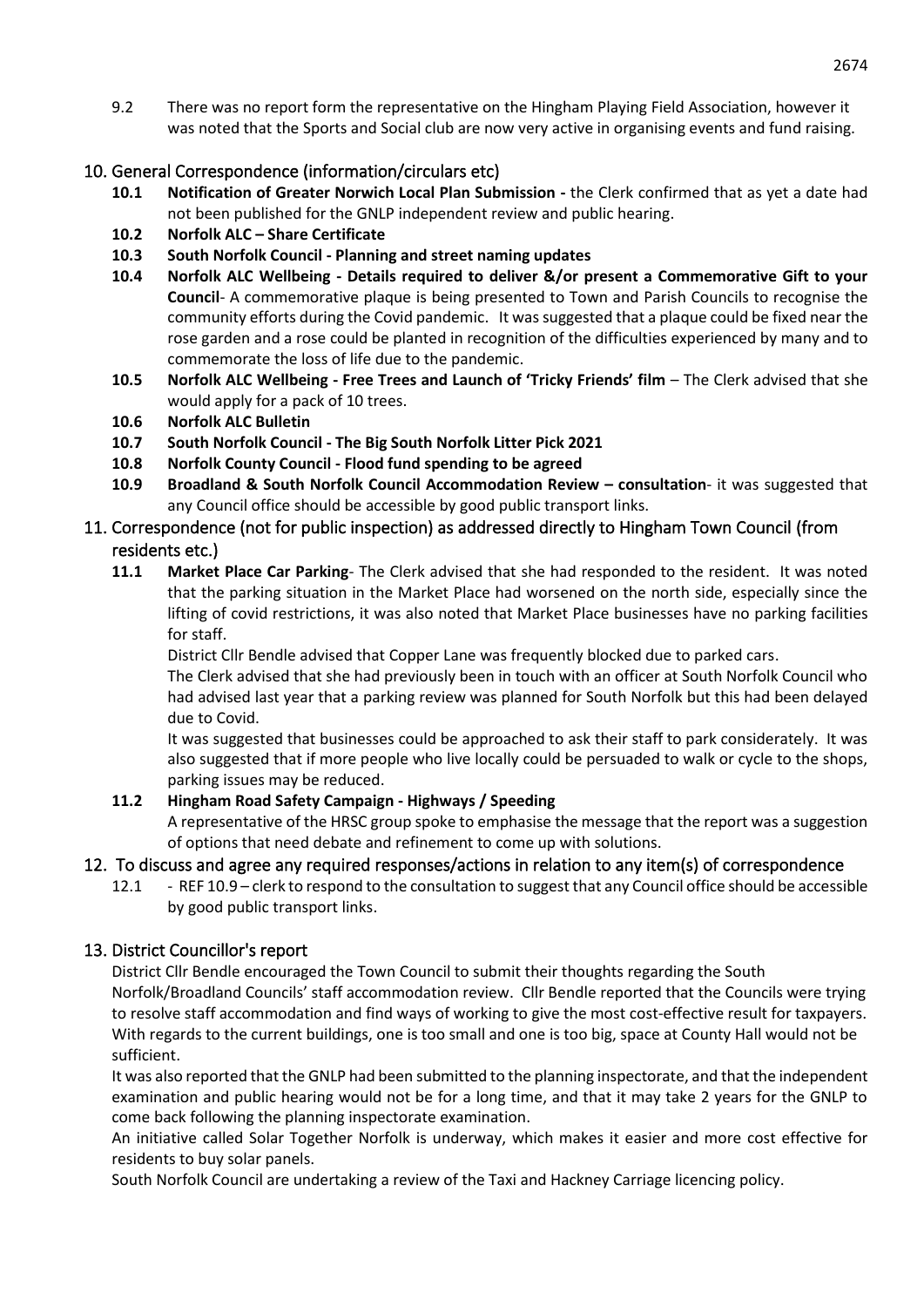## 14. County Councillor's report

County Cllr Dewsbury reported that most staff are still working from home. A new multi storey car park had been built but it could not accommodate all of the staff should they all return to working at County Hall.

NCC are supporting Green Canopy for the Queen, a project which is encouraging Community groups to Plant a Tree for the Platinum Jubilee .

The Norfolk Strategic Flood Alliance have identified 16 areas worst hit by flooding and have a budget of £1.5 million for flood prevention projects, it is anticipated that the same amount may be needed next year. There will be training for parish councils to help them take action during flooding and parishes are encouraged to have an emergency action plan. Watton and Saham Toney will be amongst the first to receive the training.

NCC have agreed a new £1million Community Highways Safety fund, projects will be considered in phases based on the district area and the legal orders required will be processed in bulk, with South Norfolk falling in the 3<sup>rd</sup> year of the project. Concerns were raised by the Town Council that the project would run out of money and that the same proportion of funding would not be available to all districts.

Cllr Dewsbury praised the report written by Cllr Thompson (agenda item 24) advising that it had been passed to Highways, as the report demonstrates how the road markings and signage have not been maintained. She suggested that some of the member's budget of £10,000 could be used to help implement improvements, although the budget was to be spread over several parishes.

## 15. Planning Decisions

- 15.1 2021/1141 Change of use from agricultural land to garden curtilage and erection of steel framed storage building for garden equipment.
	- Watton Road Farm Watton Road Hingham NR9 4NN Approval with Conditions
- 15.2 2021/0258 Two-storey side extension, single-storey rear extension, and new entrance porch 8 Pitts Square Hingham NR9 4LD - Refusal
- 15.3 2021/1289 Conversion and extension of office to dwelling. Erection of cart shed and conversion of paddock to residential garden
	- The Old Dairy Watton Road Farm Watton Road Hingham NR9 4NN Approval with Conditions
- 15.4 2021/1216 Erection of a double garage 17 Low Road Hingham NR9 4NG - Approval with Conditions
- 15.5 2021/1019 Outline planning permission for a new bungalow Land West Of 19 Low Road Hingham Norfolk - Refusal

# 16. Planning Applications (as notified by SNC for consultation)

- **16.1 2021/1862 - Demolition of 2 no. agricultural buildings and erection of 5 no. detached two storey dwellings with associated works Agricultural Buildings At Lyngwhite Farm Hingham Road Hingham Norfolk** The council agreed to recommend approval.
- **16.2 2021/1850 - Conversion of barn to dwelling and extension of existing garage Barn At The Old Dairy Watton Road Farm Watton Road Hingham Norfolk** The council agreed to recommend approval.
- **16.3 2021/1831 - Proposed extensions and alterations 8 Hall Moor Road Hingham NR9 4LB** The council agreed to recommend approval.
- **16.4 2021/1779 - New first floor pitched roof side extension above existing flat roofed side extension 17 Norwich Road Hingham NR9 4LS** The council agreed to recommend approval.
- **16.5 2021/1746 - Single storey side extensions to replace existing bay and conservatory. Rowansyde Watton Road Hingham NR9 4NW** The council agreed to recommend approval.
- **16.6 2021/1712 - Notification for Prior Approval for a proposed change of use and associated building works of an agricultural building to a dwellinghouse (QA and QB) - Barn At Manson Green Farm Dereham Road Hingham Norfolk**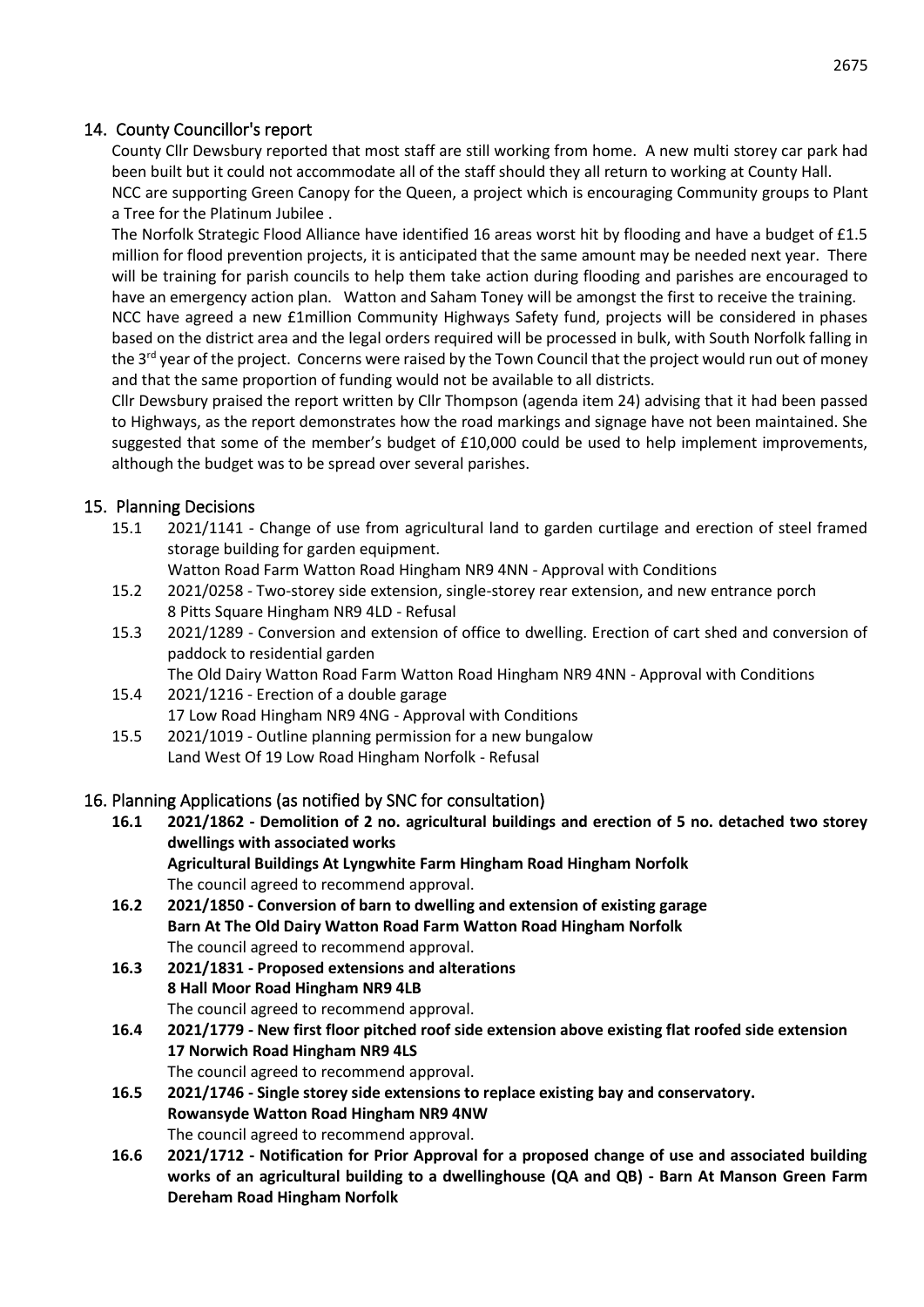The council agreed to recommend approval.

A query was raised regarding the number of "windfall" developments that had taken place and if these had exceeded the numbers allocated to Hingham in the current local plan and therefore would they contribute to the numbers allocated to Hingham in the GNLP. Cllr Bendle advised that the windfalls would not contribute to numbers allocated to Hingham in the GNLP as the developments are being considered under the current local plan and she did not believe the numbers in the local plan had yet been reached.

### 17. (other planning applications where the Town Council is not a consultee – for information only) None

### **(ITEMS 18 - 22 FINANCE)**

18. To note the date of the next Finance Committee meeting, proposed date 16 November 2021 Noted.

### 19. To receive the draft minutes of the Finance Committee meeting held on 20 July 2021

A copy of the draft minutes of the Finance Committee were forwarded to all Cllrs prior to the meeting (see Appendix B). The Clerk advised that the minutes would be agreed at the next meeting of the Finance Committee

### 20. To receive (and agree) the reserves policy (as discussed by the Finance Committee), as updated following year end 31 March 2021

A copy the reserves policy (as discussed by the Finance Committee), as updated for reserves held following year end 31 March 2021, was circulated prior to the meeting and agreed at the meeting.

### 21. To note the accounts for Payment agreed for payment by the Finance Committee on 20 July 2021 Noted

| <b>REF</b>     | <b>AMOUNT</b> | <b>PAYEE</b>             | <b>DETAILS</b>                               |         |
|----------------|---------------|--------------------------|----------------------------------------------|---------|
| 104193         | £871.80       | staff<br>WAGES (871.53)  |                                              |         |
|                |               |                          | bin bags underpaid previous receipt<br>(27p) |         |
| 104194         | £1,031.86     | staff                    | <b>WAGES</b>                                 |         |
| D DEBIT        | £64.66        | <b>NEST</b>              | <b>PENSION</b>                               |         |
| 104195         | £2,474.48     | <b>ZURICH MUNICIPAL</b>  | <b>INSURANCE</b>                             |         |
| 104196         | £240.00       | COZENS (UK) LTD          | STREET LIGHT MAINTENANCE                     | £40.00  |
| 104197         | £664.55       | E-ON                     | <b>STREET LIGHT ENERGY</b>                   | £110.76 |
| 104198         | £82.20        | PLAYSAFETY LIMITED       | <b>SKATE PARK INSPECTION</b>                 | £13.70  |
| <b>D DEBIT</b> | £74.41        | <b>NORFOLK COPIERS</b>   | <b>PRINTER LEASE</b>                         | £12.40  |
| 104199         | £30.00        | HINGHAM METHODIST CHURCH | <b>HALL HIRE</b>                             |         |
| 104200         | £41.34        | <b>EDF ENERGY</b>        | <b>Toilets</b>                               | 1.97    |
| 104201         | 90.00<br>£    | <b>R LEGGETT</b>         | Neighbourhood plan meeting/training          |         |
| <b>TOTAL</b>   | £5,665.30     |                          | <b>TOTAL VAT</b>                             | £178.83 |

### 22. To approve Accounts for Payment (as below and any additional invoices received)

The accounts for payment were agreed as below and the cheques signed.

| <b>REF</b> | <b>AMOUNT</b><br><b>PAYEE</b> |  |                        | <b>DETAILS</b>                | VAT     |
|------------|-------------------------------|--|------------------------|-------------------------------|---------|
| 104202     | staff<br>£1,065.51            |  |                        | <b>WAGES</b>                  |         |
| 104203     | £1,031.86                     |  | staff                  | <b>WAGES</b>                  |         |
| D/DEBIT    | £80.82                        |  | <b>NEST</b>            | <b>PENSION</b>                |         |
| 104204     | £240.00                       |  | COZENS (UK) LTD        | STREET LIGHT MAINTENANCE      | £40.00  |
| 104205     | £686.70                       |  | E-ON                   | STREET LIGHT ENERGY           | £114.45 |
| 104206     | £23.26                        |  | <b>NORFOLK COPIERS</b> | <b>METERED PRINTING</b>       | £3.88   |
| 104207     | £3,087.17                     |  | TTSR LTD               | <b>GRASS CUTTING CONTRACT</b> | £514.53 |
| 104208     | £360.00                       |  | PKF LITTLEJOHN         | <b>EXTERNAL AUDIT</b>         | £60.00  |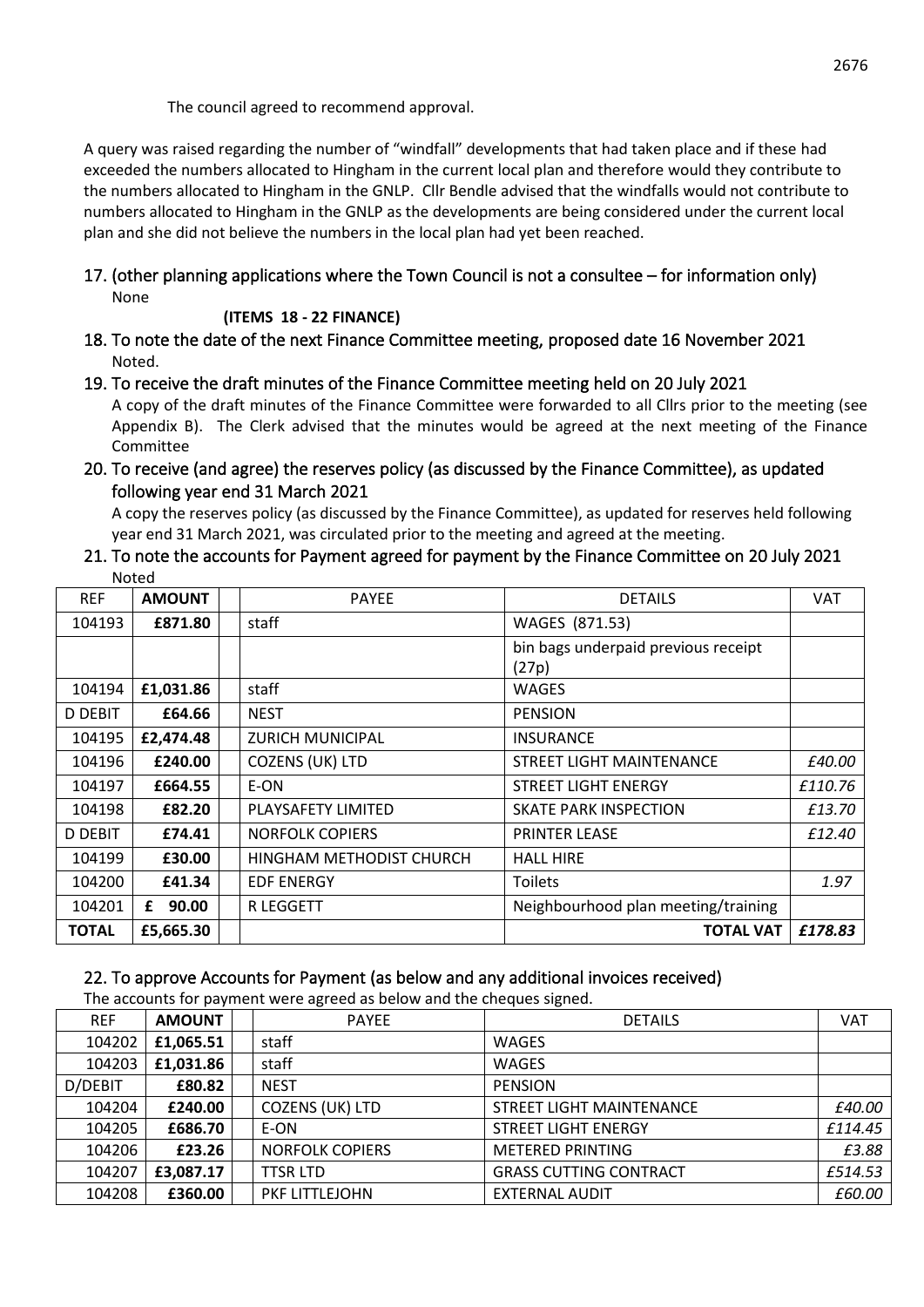| <b>REF</b>   | <b>AMOUNT</b>                      | <b>DAVEE</b><br>$\sqrt{2}$ | <b>DETAILS</b>   | VAT     |
|--------------|------------------------------------|----------------------------|------------------|---------|
| <b>TOTAL</b> | $- - - - -$<br>fr<br>515.32<br>∸∪… |                            | <b>TOTAL VAT</b> | £732.86 |

# 23. To receive and discuss the Neighbourhood Plan Working Party Report and consider the following proposals contained within it:

A copy of the Neighbourhood Plan Working Party report was forwarded to all Cllrs prior to the meeting. The NP working party had discussed the following items:

- Discussion regarding the "training" session with the consultant
- Assess whether the working party has fulfilled the Terms of Reference as far as practicable
- Decide if the Working Party are at the stage of making a recommendation to the Council regarding whether or not to undertake a Neighbourhood Plan ( and if so agree the recommendation to be made to Council)
- Decide whether to propose that Council disband this Working Party (i.e if a recommendation is made to Council to undertake a Neighbourhood Plan and the Council agree to do so – as this current working party was set up to look at the feasibility of doing a plan – a new working party would be needed with a new Terms of Reference)

## 23.1 Proposal for Hingham Town Council to undertake a Neighbourhood Plan

From the NP working party discussions, the WP had listed the pros and cons of undertaking a neighbourhood plan (as listed below). The Council having considered the NP working party report agreed to undertake a Neighbourhood Plan for Hingham.

CONS:

- A NP will be a substantial financial commitment, not all of which may be able to be covered by external funding sources
- Concerns that the community will not see the value for money in such a financial investment
- Attracting and retaining suitable volunteers with skills/knowledge base
- Concerns about effectively managing communities' expectations and communicating what can and cannot be included in the plan as Policies
- It won't be able to influence the GNLP

PROS

- Funding is available which will cover some of the cost of the NP
- If the TC has a NP it will benefit from receiving a larger proportion of CIL money 25% (the TC currently receives 15%) – (but a NP plan has to be in place before a development has started to receive the higher amount)
- The NP making process relies on consultation with the residents so it gives the residents a voice on planning matters
- The NP polices will be used when the District Council determine planning applications and would be referred to when the TC are considering Planning applications - therefore it could include policies to ensure future developments (including individual dwellings) are built with adequate environmental considerations
- It would be a tool against an aggressive developer pushing to build above the housing numbers already allocated for the town – for example in a Local Plan review (i.e to compensate for a shortfall in land supply elsewhere in the local plan)
- A design code could include pavements within developments as compulsory
- Could allocate land OR steer development away from an area of town
- Can include "aspirations" as well as policies which could encourage a developer to contribute positively to the needs of the town outside the "development" they are proposing
- A NP would influence the reviews of (and next) Local Plan
- If there is a no NP in place, the GNLP process has proven that the views of a community are ignored

## 23.2 To dissolve the current Neighbourhood Plan Working Party

The Clerk explained that the Neighbourhood Plan working party had been set up to investigate the feasibility of undertaking a NP, and that the working party had fulfilled that brief and should therefore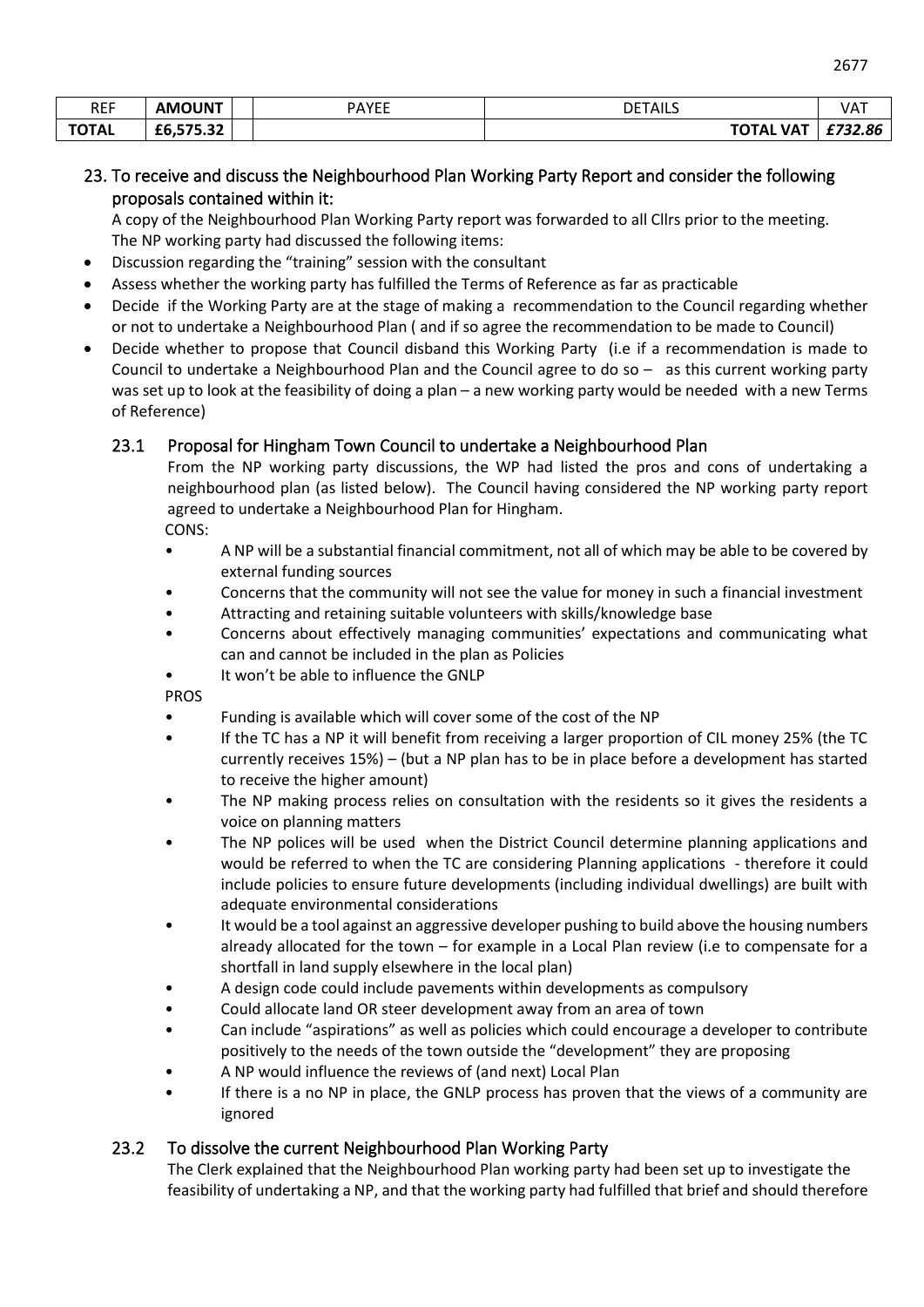be dissolved.

The Council agreed to dissolve the Neighbourhood Plan working party.

# **(and if 23.1 and 23.2 are agreed)**

# 23.3 To set up a new Neighbourhood Plan Working Party

The Clerk advised that a new Neighbourhood Plan working party with a new terms of reference would now be needed to take forward the Neighbourhood Plan project, and it's primary role would be to set up and oversee a NP steering group. It was agreed to set up a new Neighbourhood Plan working party.

# 23.4 To agree the Terms of Reference for the new Neighbourhood Plan Working Party The Clerk had prepared a Terms of Reference for the new Neighbourhood Plan working party, which was forwarded to all Cllrs prior to the meeting. The Terms of Reference were agreed.

# 23.5 To agree Cllr membership to the new Neighbourhood Plan Working Party Cllr Roberts had indicated that he wished to be part of the working party, prior to the meeting. Cllr Amey, Cllr Thompson, Cllr Sta Ana and Cllr Eldridge volunteered to be on the working party. This was agreed as the working party membership.

# 23.6 To agree that the Hingham Neighbourhood Plan area should be designated as the parish boundary

It was agreed that the parish boundary should be designated as the Neighbourhood Plan area, as there was no overriding reason why the NP area should be designated differently.

23.7 To agree that the Clerk is to make the relevant notifications to the District Council regarding the intention to undertake a Neighbourhood Plan and designated plan area It was agreed that the Clerk is to make the relevant notifications to South Norfolk Council.

# 24. To receive and discuss a report from Cllr Thompson regarding highway issues and to consider each proposal contained within that report

Cllr Thompson's report was forwarded to all Cllrs prior to the meeting. It was also sent to County Cllr Dewsbury, County Cllr Wilby and the Area Highways Engineer. The report was available on the Hingham Town Council website prior to the meeting.

Cllr Thompson explained that it was apparent that speeding traffic was impacting on the lives of Hingham residents and that he had noticed that speed mitigation had been applied in other areas with some degree of success. He had also noticed that basic speed mitigation present in Hingham was poorly maintained (such as worn and missing road markings and signage) and that further measures could be easily applied. One area highlighted was the lack of warning on the approach to the 30mph speed limit on the Norwich Rd on entering Hingham from the 60mph speed limit. The report details all of these issues and makes suggestions of how speed mitigation could be improved in Hingham, not only by proper maintenance of existing measures, but additional measures such as advance warning of the 30mph speed limit and changing signage colour to be more visible.

The report also suggested that fixed enforcement cameras would be key to providing a permanent speeding deterrent, Cllr Thompson advised that although this would be desirable, it is unlikely that cameras would be installed due to low serious accident statistics, and that they are primarily installed on the A road network. It was noted that the presence of a Police Officer undertaking speed enforcement and the presence of Community Speed Watch works as a speeding deterrent while the activity is underway, but frustrations were voiced that neither are permitted to operate within the 20mph speed limit, where speeding impacts on pedestrian safety.

In discussing the report concerns were raised that engagement with NCC highways was becoming increasingly difficult. The Clerk advised that she had not yet met the (new) Area Highway Engineer but had requested NCC Highways engage with the Town Council to assess what measures could be taken to mitigate speeding.

It was agreed to keep pursuing NCC highways for engagement with the Town Council and to keep pushing the issue of speeding to at least ensure that maintenance was undertaken on existing speed mitigations signage and to try to achieve additional mitigation measures.

Cllr Thompson was thanked for his hard work on a very comprehensive report.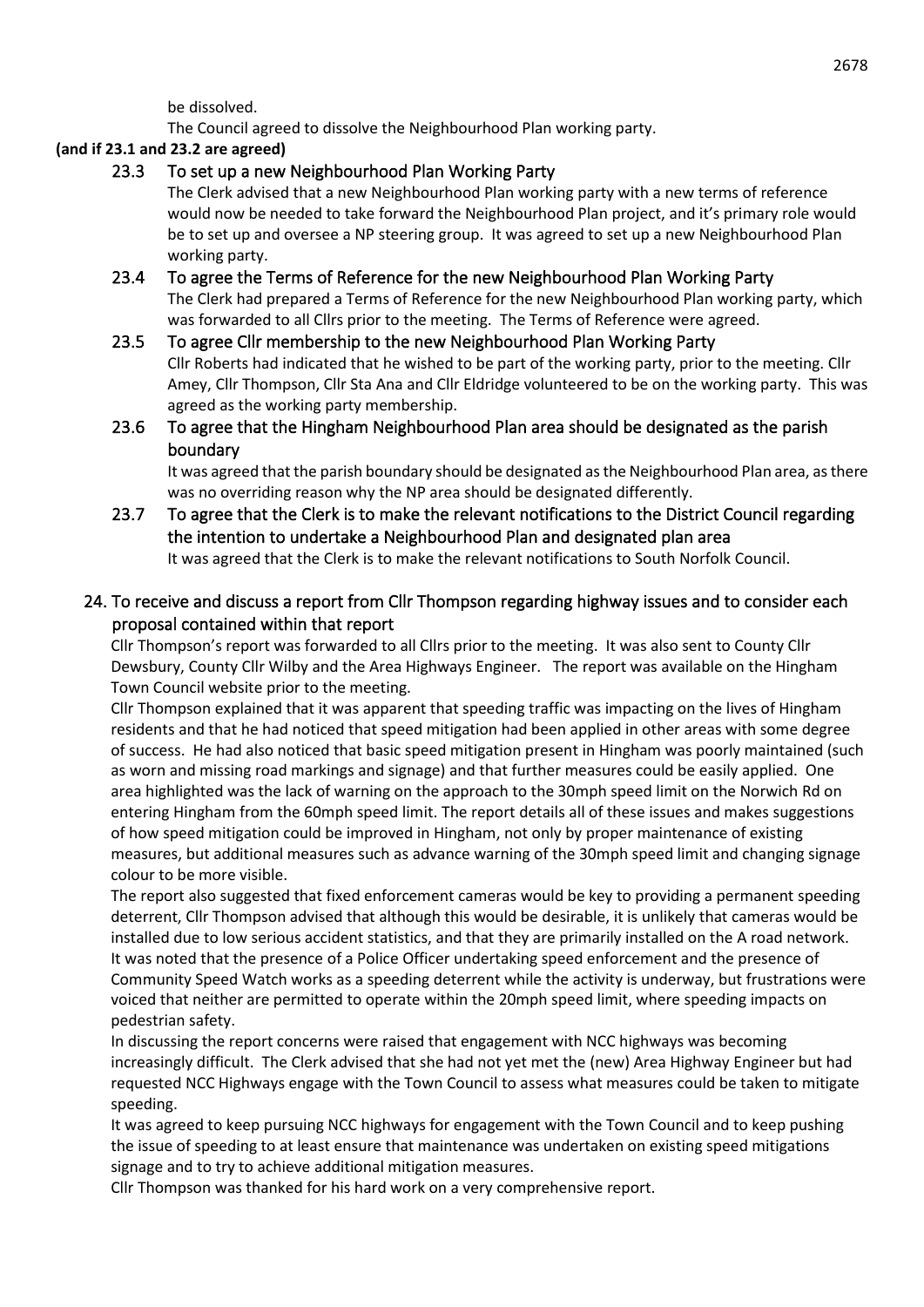## 25. To propose and discuss projects for NCC Parish Partnership funding and agree a "shortlist" for further investigation, in view of making a final decision on a bid submission at the Town Council meeting in October (Bids to be submitted by  $10<sup>th</sup>$  December 2021)

The Clerk explained that the Parish Partnership Scheme was limited to small highway related projects and could not include anything that required a Road Traffic Order. It was also explained that the Town Council had used the scheme to have the safety feasibility study undertaken on the Fairland crossroads, but the results of the study (not yet received) would not be a commitment from NCC to undertake work, it would just provide the evidence of what would be feasible in relation to improving safety at the junction. The Council had previously discussed the renovation of the Market Place bus shelter (built in the mid 1950's) as a potential Parish Partnership Scheme project, no other suggestions were made and it was agreed to prepare a bid for bus shelter renovations to ensure that the bus shelter remained fit for purpose for many more years too come. A resident requested that the windows be put back in to the bus shelter.

## 26. To consider the Town Council employing the services of legal representation/planning consultant in reference to the Greater Norwich Local Plan Public Enquiry

The Clerk advised that she had spoken to a representative of Cornerstone Barristers who had advised that while they could provide legal representation, the cost implications would likely to be substantial (hourly rates range from £125-750 per hour). He had also advised that it may be worth speaking with a planning consultant to see if employing a consultant would be more appropriate to the Town Council's needs. The Council discussed the issue and concerns were raised that it would not be good value for money to pay for someone to represent what the Clerk had previously submitted as representations to the GNLP, as this is the information which the independent examiner would be considering. It was agreed to investigate use of a consultant further and to enquire with the programme officer as to when the GNLP examination was likely to take place.

# 27. To receive and discuss the RoSPA Skate Park inspection noting that the maintenance visit is due end September and to consider a proposal for all works required by the RoSPA inspection not falling within the general maintenance specification, to be undertaken by the maintenance contractor while on site (if able to do so).

A copy of the RoSPA skate park report was forwarded to all Cllrs prior to the meeting. The Clerk advised that the maintenance visit would include such issues as replacing rivets and cleaning the boards. It was agreed to authorise any additional work needed in the interests of safety, if the contractor was able to undertaken them at the time of the maintenance visit.

### 28. To receive and discuss External Auditors Report (2020/21 AGAR Section 3 External Auditor Report)

A copy of the eternal auditors report was forwarded to all Cllrs prior to the meeting. The auditor advised that the review concluded that no matters have come to their attention giving cause for concern and that relevant legislation and regulatory requirements have been met.

## 29. To propose, discuss and agree applications to South Norfolk Council for nominating Assets of Community Value

The Town Council had previously agreed to request the White Hart pub be relisted as a Asset of Community Value and the Clerk confirmed that she had enquired as how to do this (i.e if it needed to be a new listing or a renewal of the existing listing would be possible, response awaited).

The following venues were also proposed and agreed as applications for Assets of Community Value Library, Bowls Club, Lincoln Hall, School, Allotments and land associated with the Hingham Charity and Education Trust.

The meeting ended at 9.30pm

Signed …………………………………………………………… Chairman 05 October 2021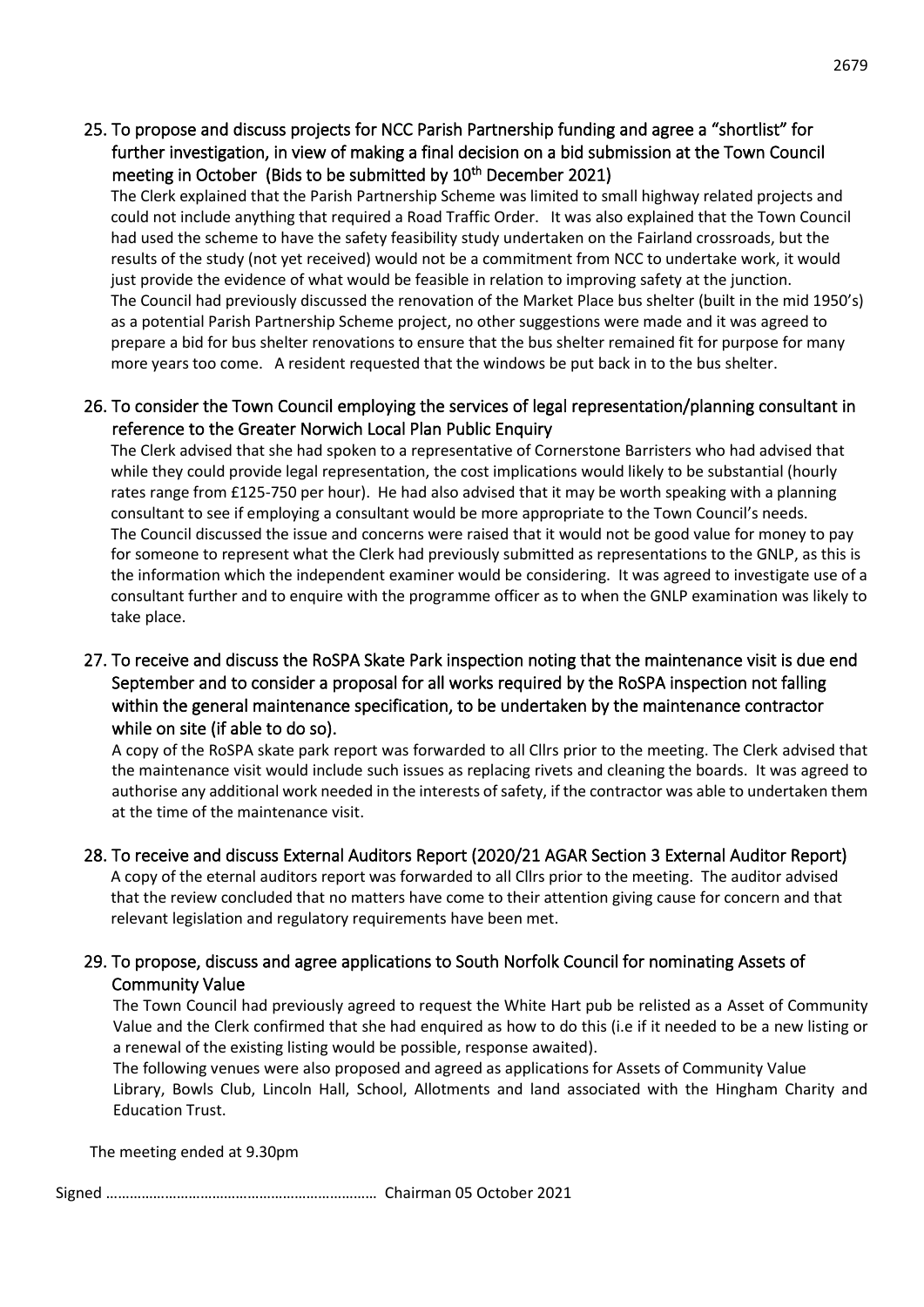2680

## Matters Arising From the minutes of the meeting on 06 July 2021

Please note the Clerk has been on annual leave during August

- MIN 4.1 and 22 The Luncheon Club have been sourcing quotations and liaising with the Lincoln Hall committee regarding the work, they are also seeking other grant funding and will come back to the Town Council with an amount required as a grant in due course
- MIN 13.10 Clerk has nominated the residents who set up the Hingham Helpers for the South Norfolk Community Award
- MIN 13.9 The Clerk spent some time with P C Read from the Police Safer Neighbourhood Team, discussing speeding in the town and undertaking speed enforcement
- MIN 28 The Hingham Road Safety Campaign group have sent their report to Norfolk County Council (Cllr Wilby and the highways engineer), the Clerk has written to Cllr Wilby and the engineer to advise of the Councils position regarding the recommendations in the report, but to confirm that there is agreement that highway/pedestrian safety and speeding are issues that need resolving within town. The Clerk enquired with County Cllr Wilby regarding the potential rural road network improvements project, Cllr Wilby advised that a report was going to Council in September
- MIN 33 Standing Orders review to be completed at a future meeting

### Other Updates/Outstanding Issues

- Parish Archives collection of the materials to be arranged.
- Annual Governance forms submitted to the external auditor, and acknowledgement received
- Parking Please do not park on the grass signs to be purchased.
- Council training to be arranged
- The Clerk will arrange a suitable date for the skate park maintenance visit to take place after the RoSPA inspection report has been received (the RoSPA inspection is due in June)
- Skatepark repairs –. Joins in the tarmac to be filled .
- Tree Survey quotations for relevant work to be obtained
- Creation of a wildflower/bee friendly area in the cemetery plan to be drawn up on how to achieve this.
- Several suitable areas have been identified, Clerk and Chair have spoken to the Council's Gardener who is happy to put a plan into action
- Trees for planting (Fairland and Market Place permanent Christmas Trees) will be sourced in Jan 2022
- Notice boards for the toilets to be purchased
- Notice Boards both wooden notice boards are now becoming difficult to open and lock they become damp and condensated.
- The clerk advises considering the purchase of a new purpose built free standing notice board if there is a suitable location in the Market Place - a new notice board for the Fairland is also recommended – To be added to a future agenda
- Market Place Payphone A payphone has been installed the kiosk door has been repaired. BT have been asked to refurbish the kiosk – however there has been no response to this
- Church Clock site visit for quotation to be arranged
- Installation of cycle racks to be arranged
- NCC are undertaking a Cycle parking project, the Clerk has asked if funding is available for the installation of the cycle racks already purchased, no response as yet
- Street Lighting the contractor has been asked to undertake the renumbering of the footway lights this is due to be undertaken soon.
- A condition report is awaited on all of the Council's footway lighting (priority can then be assessed depending on the condition/safety of the light columns, for obtaining quotations for changing lights to LED)
- With regards to possible solutions to replacing the Tally Alley light, the contractor suggested the use of illuminated bollards, ownership of the alleyway needs to be established.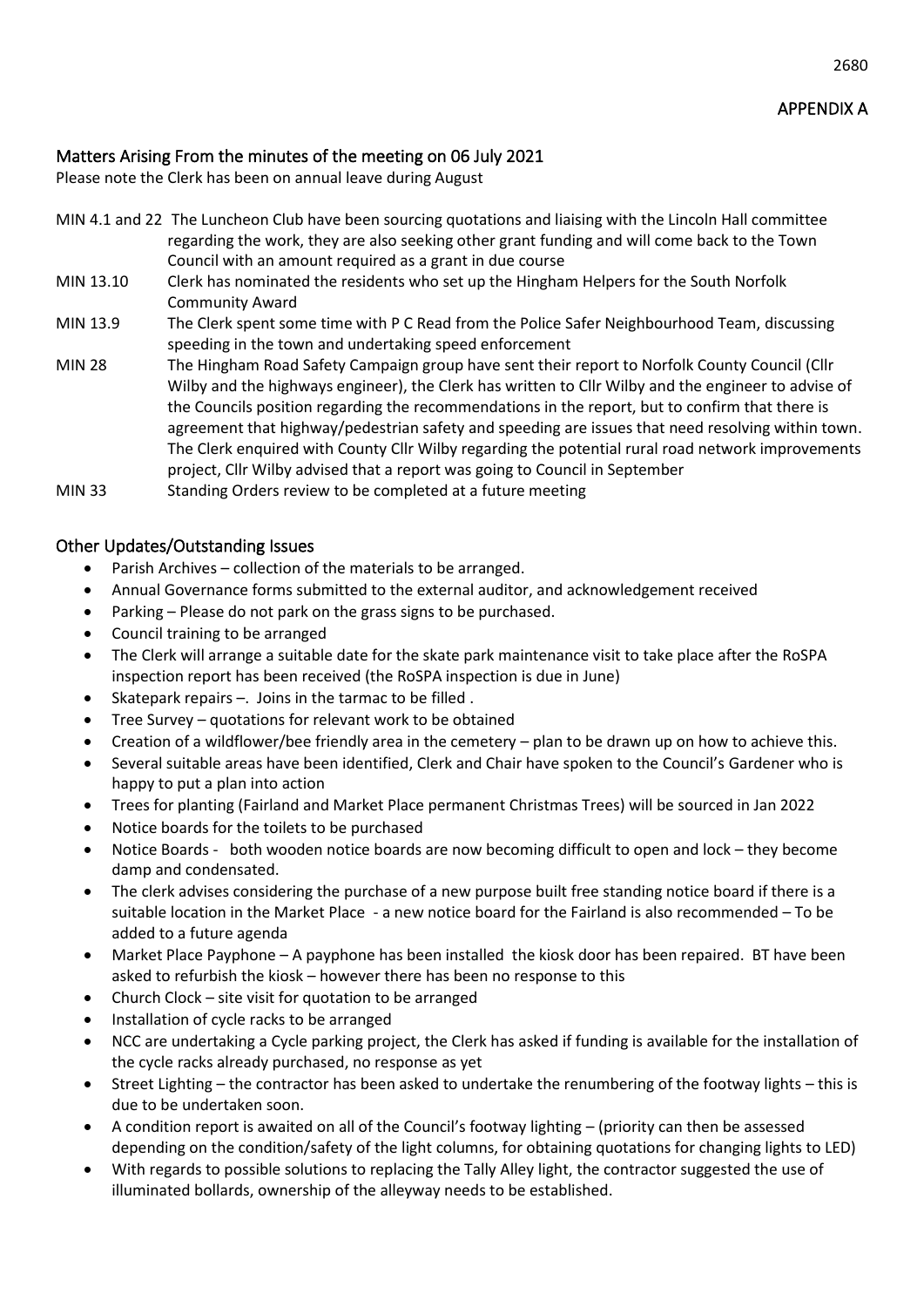- Communications Policy (including social media this is being worked upon )– Cllrs are reminded not to comment on public social media pages making reference to themselves as Councillors, in a way that could give inaccurate information or be misleading or misconstrued as the Council having discussed and agreed something, when this is not the case. Staff/Cllr communication/relationship protocol to be drafted
- Cemetery fees discretion policy The Clerk has been working on this as an overall Cemetery Fees Policy all points relevant to the fee structure including frequency and method of fees reviews This is to be finalised and bought back to a future Town Council meeting with a review of the cemetery fees and cemetery terms and conditions.
- Extension of Cemetery Driveway and turning circle The Clerk has spent some time in the cemetery looking at the area that would be required to extend the driveway – the area is very extensive – and the clerk is concerned about the application of such a large area of tarmac – (environmental and cost)
- There may be other more appropriate solutions including a shorter tarmac extension followed by "matting" under the grass surface (and possibly a tarmac path for better pedestrian/disability access), and leaving the existing grass as a driveway over the old cemetery area - advice is needed from a funeral director with regard to vehicles used. The use of the driveway (as in frequency) for funerals is minimal therefore the grass should not become too worn from being driven on - this requires a lot of further thought to ensure the Council have a cost effective but long term solution for the future use of the cemetery
- 2 steel liners for the Market Place bins to be ordered need to re measure the inside of the bin (liners available at a reasonable price are a slightly different size to the existing ones (by mm's) - Have not yet found liners of the same size -
- Commemorative Plaque for the Fairland Bus shelter To be ordered

Report prepared 06 September 2021 does not include Matters Arising when the item is on the forthcoming meeting's agenda

Crime Figures – latest update May 2021

https://www.police.uk/pu/your-area/norfolk-constabulary/wymondham/?tab=CrimeMap on or near:

Lincoln Avenue - Public Order 2, anti social behaviour 2, violence and sexual offences 1,

Norwich Street - violence and sexual offences 1, Public Order 1

The Fields – Other Crime 1, Southburgh Lane - violence and sexual offences 1

Admirals Walk - violence and sexual offences 1, Ringers Lane - criminal damage and arson 1, Public Order 1, Bears Lane - violence and sexual offences 1, Mill Corner - violence and sexual offences 1

The Fairland – Robbery 1, Chapel Street – Other Theft 1, The Dell - violence and sexual offences 1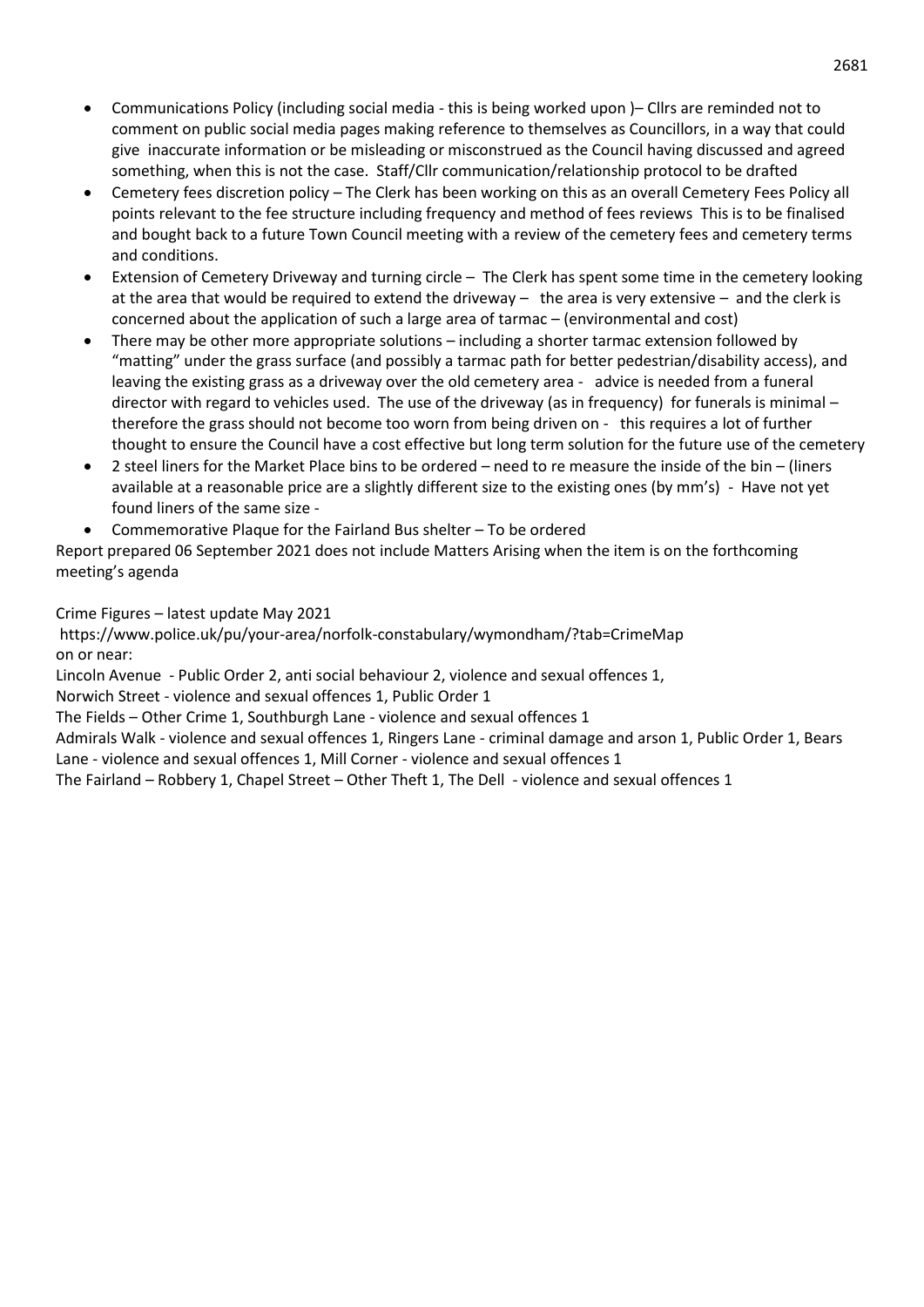APPENDIX B

## *DRAFT - MINUTES OF THE MEETING OF THE HINGHAM TOWN COUNCIL FINANCE COMMITTEE HELD IN THE METHODIST CHURCH HALL ON TUESDAY 20 JULY 2021.*

*Finance Committee membership:* 

*Cllr Amey, Cllr Dunnett, Cllr Eldridge, Cllr Roberts and Cllr Thompson.*

### *Present*

*Cllr Dunnett, Cllr Eldridge, Cllr Roberts and Cllr Thompson Clerk - A Doe. There were no members of the public present.*

*1. To Elect a Chairman*

*Cllr Eldridge said he was happy to continue as the Chairman, no other Cllrs put themselves forward for the position. Cllr Eldridge was elected unopposed.*

- *2. Apologies for absence Apologies were received from Cllr Amey.*
- *3. Declarations of interests with regard to items on the agenda and to consider requests for dispensations None.*
- *4. Public participation*

*There were no members of the public present, and no points raised by committee members on behalf of the public.*

*5. Accuracy of the Minutes of the Finance Committee meeting of 19 November 2019*

*It was noted that Cllr Eldridge was the only committee member present at the previous meeting, and that a Finance Committee meeting had not been held since November 2019 due to the Covid pandemic. It was agreed that the minutes of that meeting should be signed as correct.* 

- *6. Matters arising from the minutes of the meeting of 19 November 2019 None.*
- *7. To receive the Terms of Reference for the Finance Committee*

*A copy of the Terms of Reference were forwarded to all committee members prior to the meeting.*

*8. To review Financial Regulations*

*A copy of the Financial Regulations were forwarded to all Cllrs prior to the meeting. The Clerk advised that these had been reviewed in July 2020 by the Town Council and that NALC had not made further amendments to them since that review. It was agreed that no changes were required to the Financial Regulations.*

## *9. To undertake a review of the budget April – June 2021 (see Appendix A)*

*The Clerk had prepared a spreadsheets showing amounts received and spent in £'s and also as a percentage of the allocated budget for each item. The Committee discussed the figures provided.* 

*With regard to income, it was noted that the income for the Cemetery was currently quite low as not many interments had taken place.*

*With regard to expenditure, it was noted that the MS Office software purchased had been allocated under "contingency" and that the overspend on stationary was due to the bulk purchase of printer paper.* 

## *10. To discuss and agree the reserve figures (following financial year 2020/21)*

The Clerk had updated the figures in the reserves policy for reserves held at the end of the 2020/21 financial *year, these figures were considered by the committee.* 

*It was explained that allocating reserves held at the end of the financial year was a way to designate amounts of money for specific purposes, including projects that the Town Council had agreed were necessary, for example replacement/upgrading street lighting, extension of the turning circle at the cemetery and work to the town clock.*

*It was queried as to whether a reserve figure should be included for legal representation at the Greater Norwich Local Plan public enquiry, the Clerk advised that as the Council had not yet agreed that they were going to employ the services of legal representations a figure should not be included, however the funds marked as contingency could be used for this purpose, (Cllr Thompson requested that an agenda item be included at the next TC meeting to discuss legal representation at the GNLP public enquiry).*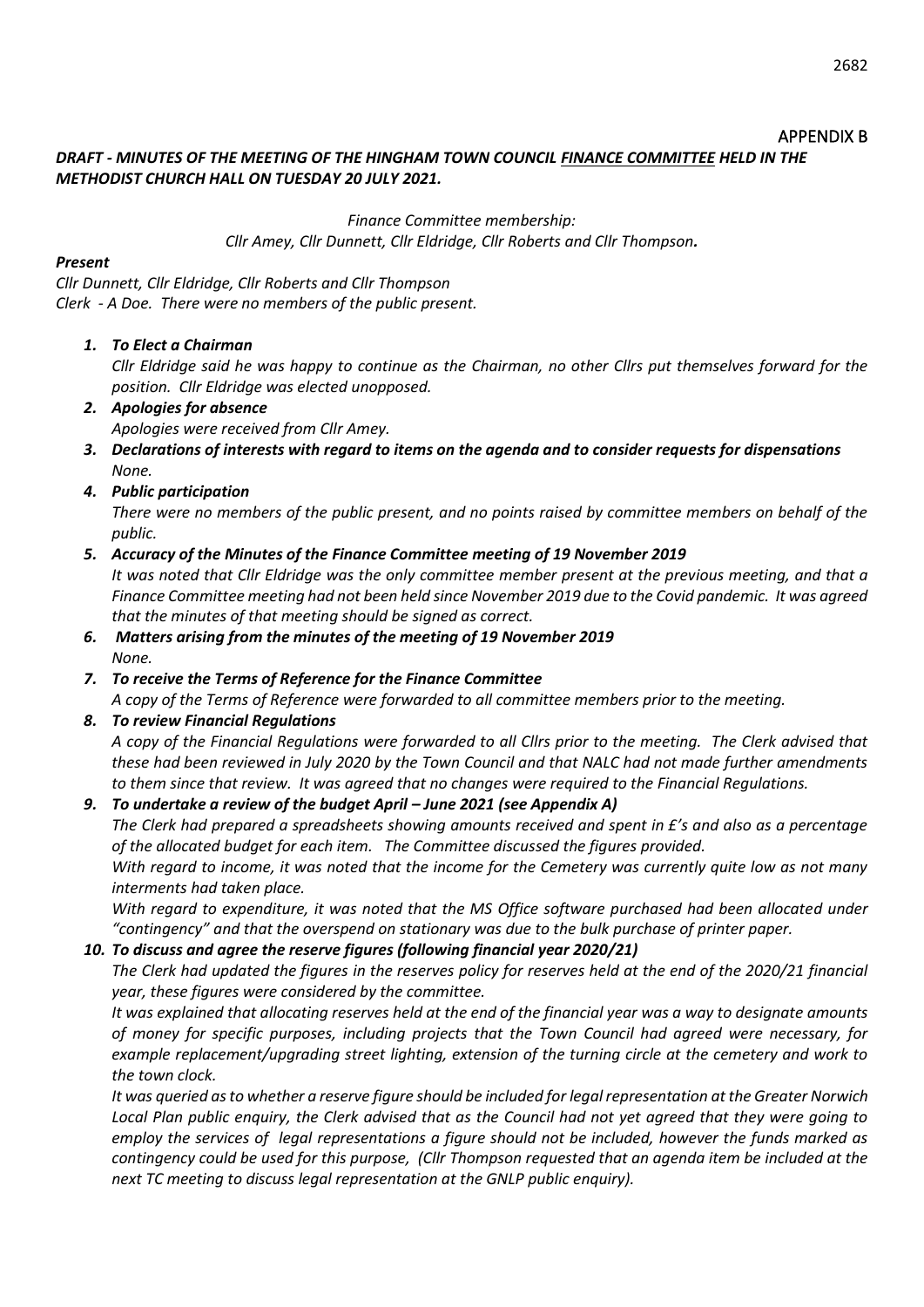*It was queried as to whether money could be allocated for Highway improvements, it was noted that £5000 had been included for the (currently annual) Norfolk County Council Parish Partnership scheme as this is the mechanism that allows the Town Council to contribute to small highway schemes and it was likely that a bid would be made by the Town Council in December under the Parish Partnership Scheme.* 

*It was also noted that the Community Car Scheme had failed to submit invoices for some time and therefore the underspent budget allocated to help fund the scheme had been ringfenced within the reserves.* 

#### *11. To agree additional bank account signatories*

*Cllr Thompson and Cllr Roberts agreed to become bank signatories. This was agreed, the Clerk will arrange the relevant paperwork.*

*12. To agree the Accounts for Payment (as listed below and any further invoices received) ACCOUNTS FOR PAYMENT 20 JULY 2021*

| <b>REF</b> | <b>AMOUNT</b> | PAYEE                                              | <b>DETAILS</b>                      |         |
|------------|---------------|----------------------------------------------------|-------------------------------------|---------|
| 104193     | £871.80       | staff                                              | WAGES (871.53)                      |         |
|            |               |                                                    | bin bags underpaid previous receipt |         |
|            |               |                                                    | (27p)                               |         |
| 104194     | £1,031.86     | staff                                              | WAGES                               |         |
| D DEBIT    | £64.66        | <b>NEST</b>                                        | <b>PENSION</b>                      |         |
| 104195     | £2,474.48     | <b>ZURICH MUNICIPAL</b>                            | <b>INSURANCE</b>                    |         |
| 104196     | £240.00       | COZENS (UK) LTD<br><b>STREET LIGHT MAINTENANCE</b> |                                     | £40.00  |
| 104197     | £664.55       | E-ON<br><b>STREET LIGHT ENERGY</b>                 |                                     | £110.76 |
| 104198     | £82.20        | PLAYSAFETY LIMITED                                 | <i><b>SKATE PARK INSPECTION</b></i> | £13.70  |
| D DEBIT    | £74.41        | <b>NORFOLK COPIERS</b>                             | <b>PRINTER LEASE</b>                | £12.40  |
| 104199     | £30.00        | HINGHAM METHODIST CHURCH                           | <b>HALL HIRE</b>                    |         |
| 104200     | £41.34        | <b>EDF ENERGY</b>                                  | <b>Toilets</b>                      | 1.97    |
| 104201     | £<br>90.00    | <b>R LEGGETT</b>                                   | Neighbourhood plan meeting/training |         |
|            |               |                                                    |                                     |         |
|            | £5,665.30     | <b>TOTAL</b>                                       | <b>TOTAL VAT</b>                    | £178.83 |

#### *13. To undertake the internal financial check April – June 2021*

*Cash Book Balances End Jun 2021 noted as* 

| account 1  | account 2   | account 3  |         | dormant account cash book total balance |
|------------|-------------|------------|---------|-----------------------------------------|
| £54,366.25 | £170.615.02 | £38.811.06 | £186.80 | £263,979.13                             |

*April - June 2021 RECEIPTS £52,787.64*

*April – June 2021PAYMENTS£11,936.90*

*A random sample of transactions were cross referenced between the cashbook, cheque book, minutes, and invoices. The Clerk confirmed that no cheques or cash had been paid into the bank account therefore there were no entries in the paying in book. No errors were found.*

*The meeting ended at 9.15pm*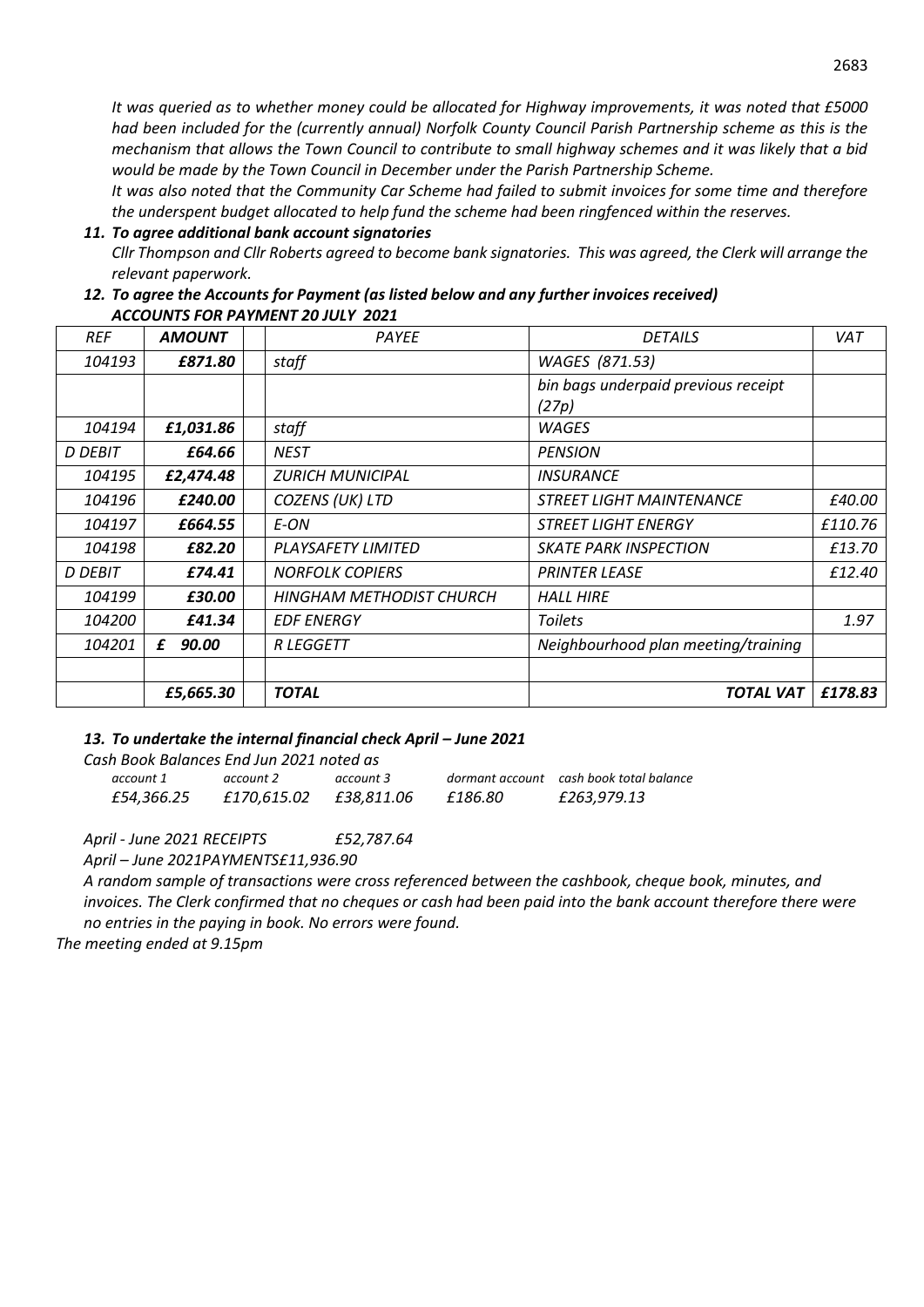### *(APPENDIX A )BUDGET MONITORING – APR – JUN 2021 MONEY IN :*

| % OF BUDGET     | <b>ACTUAL RECEIVED</b> | <b>AGREED BUDGET</b> |                               |
|-----------------|------------------------|----------------------|-------------------------------|
| <b>RECEIVED</b> |                        | 2021/22              |                               |
|                 |                        | <b>INCOME</b>        |                               |
| 50.00%          | £38,500.00             | £77,000.00           | Precept                       |
| 4.61%           | £4.61                  | £100.00              | <i>Interest</i>               |
| 26.25%          | £787.50                | £3,000.00            | Cemetery charges              |
| 0.00%           | £0.00                  | £100.00              | <b>HPFA</b> rent              |
| 0.00%           | £0.00                  | £3,942.13            | Fee from NCC for grasscutting |
| 30.43%          | £9.13                  | £30.00               | CBF INVESTMENT 132001129S     |
| 46.69%          | £39,301.24             | £84,172.13           | <b>TOTAL</b>                  |

# **OTHER AD HOC INCOME RECEIVED**

| $E3,942.13$ NCC |                            | Grass cutting for 2020/21 |
|-----------------|----------------------------|---------------------------|
| £180.00         | NCC                        | community car             |
| E9,364.27       | <b>HMRC</b>                | 2019/20 VAT               |
|                 |                            |                           |
|                 |                            |                           |
|                 | $£13,486.40$ AD HOC TOTAL  |                           |
|                 | £52,787.64   OVERALL TOTAL |                           |
|                 | <b>RECEIVED</b>            |                           |
|                 |                            |                           |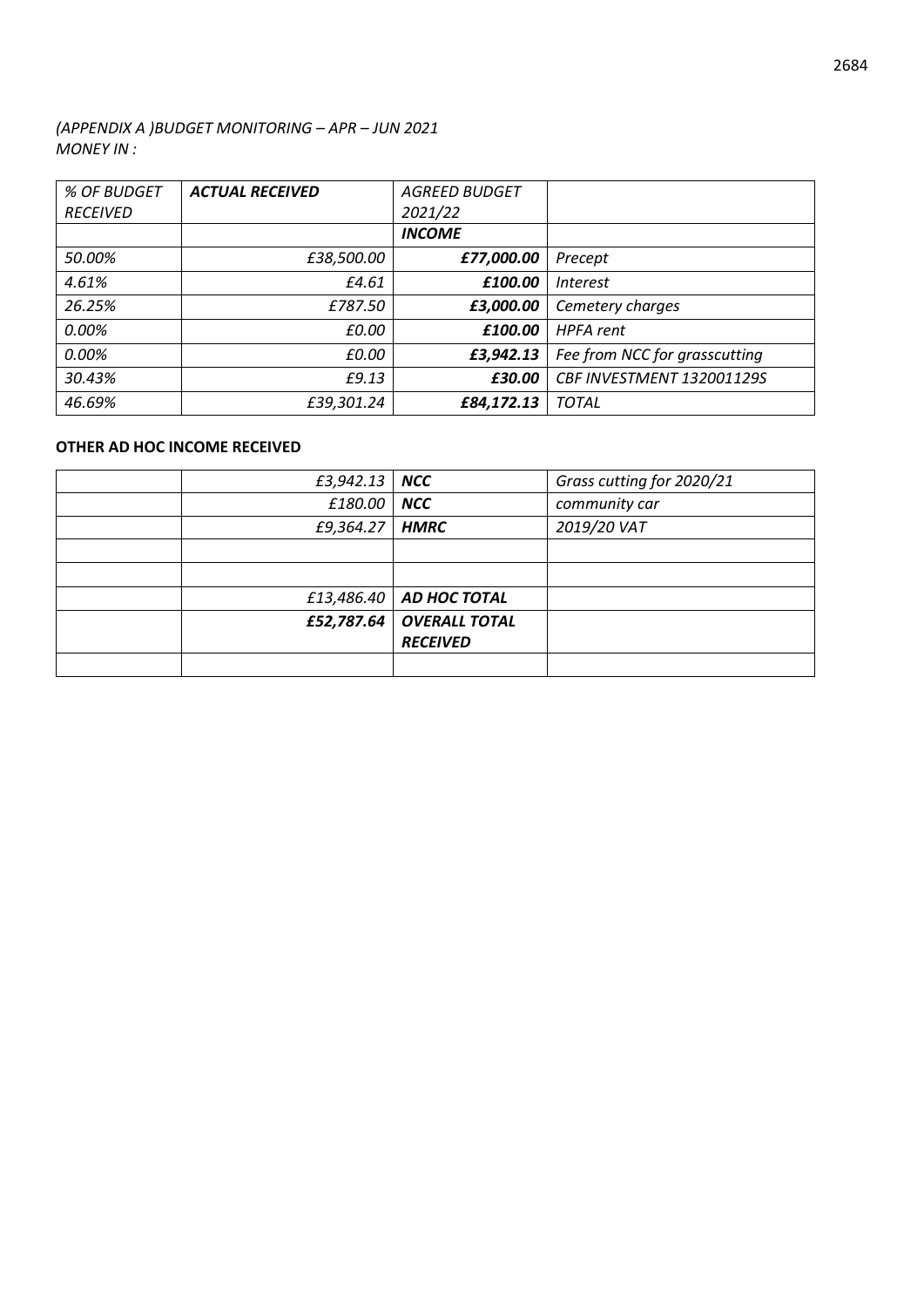| % OF          | <b>ACTUAL</b> | <b>VAT</b> | <b>ACTUAL</b> | <b>EXPENDITURE</b> |                                                  |  |
|---------------|---------------|------------|---------------|--------------------|--------------------------------------------------|--|
| <b>BUDGET</b> | <b>TOTAL</b>  |            | <b>NET</b>    | <b>AGREED</b>      |                                                  |  |
| <b>SPENT</b>  |               |            |               | <b>BUDGET</b>      |                                                  |  |
| (FROM NET)    |               |            |               | 2021/22            |                                                  |  |
| 2.00%         | £119.99       | £20.00     | £99.99        | £5,000.00          | <b>CONTINGENCY</b>                               |  |
|               |               |            |               |                    | <b>STAFF COSTS</b>                               |  |
| 11.08%        | £166.26       |            | £166.26       | £1,500.00          | hmrc/employer contributions(as per<br>wageslips) |  |
| 11.26%        | £90.06        |            | £90.06        | £800.00            | pension (@3%)                                    |  |
| 24.28%        | £2,088.32     |            | £2,088.32     | £8,600.00          | wages caretaking/gardening                       |  |
| 23.69%        | £3,458.25     |            | £3,458.25     | £14,600.00         | wages clerk                                      |  |
| 25.03%        | £913.64       |            | £913.64       | £3,650.00          | wages toilets                                    |  |
|               |               |            |               |                    | <b>ADMINISTRATION</b>                            |  |
| 0.00%         | £0.00         |            | £0.00         | £800.00            | advertising/publicity                            |  |
| 100.00%       | £374.00       |            | £374.00       | £374.00            | allowance chairman                               |  |
| 100.00%       | £312.00       |            | £312.00       | £312.00            | allowance clerk                                  |  |
| 28.00%        | £168.00       |            | £168.00       | £600.00            | audit                                            |  |
| 0.00%         | £0.00         |            | £0.00         | £800.00            | elections                                        |  |
| 0.00%         | £0.00         |            | £0.00         | £450.00            | hall hire                                        |  |
| 0.00%         | £0.00         |            | £0.00         | £40.00             | information commission fee                       |  |
| 0.00%         | £0.00         |            | £0.00         | £2,500.00          | insurance                                        |  |
| 66.67%        | £80.00        |            | £80.00        | £120.00            | payroll admin fees                               |  |
| 23.26%        | £139.53       | £23.25     | £116.28       | £500.00            | printing (lease/metered)                         |  |
| 103.84%       | £60.48        | £8.56      | £51.92        | £50.00             | stationary/stamps/sundries                       |  |
| 0.00%         | £0.00         |            | £0.00         | £250.00            | storage hire                                     |  |
| 57.45%        | £407.93       |            | £407.93       | £710.00            | training and subscriptions                       |  |
| 100.00%       | £35.00        |            | £35.00        | £35.00             | website                                          |  |
|               |               |            |               |                    | <b>FOOTWAY LIGHTING</b>                          |  |
| 0.00%         | £0.00         |            | £0.00         | £60.00             | churchyard lights energy                         |  |
| 23.51%        | £1,974.58     | £329.10    | £1,645.48     | £7,000.00          | energy                                           |  |
| 22.22%        | £720.00       | £120.00    | £600.00       | £2,700.00          | maintenance                                      |  |
| 0.00%         | £0.00         |            | £0.00         | £1,000.00          | repairs                                          |  |
| 0.00%         | £0.00         |            | £0.00         | £3,000.00          | replacements                                     |  |
|               |               |            |               |                    | <b>TOILETS</b>                                   |  |
| 2.90%         | £11.60        |            | £11.60        | £400.00            | cleaning products/sundries                       |  |
| 22.22%        | £140.00       | £6.67      | £133.33       | £600.00            | electric                                         |  |
| 23.43%        | £70.28        |            | £70.28        | £300.00            | holiday cover                                    |  |
| 99.80%        | £359.28       |            | £359.28       | £360.00            | other                                            |  |
| 0.00%         | £0.00         |            | £0.00         | £300.00            | repairs                                          |  |
| 0.00%         | £0.00         |            | £0.00         | £600.00            | water                                            |  |
|               |               |            |               |                    | <b>OPEN SPACES AND AMENITIES</b>                 |  |
| 0.00%         | £0.00         |            | £0.00         | £11,000.00         | bus shelters                                     |  |